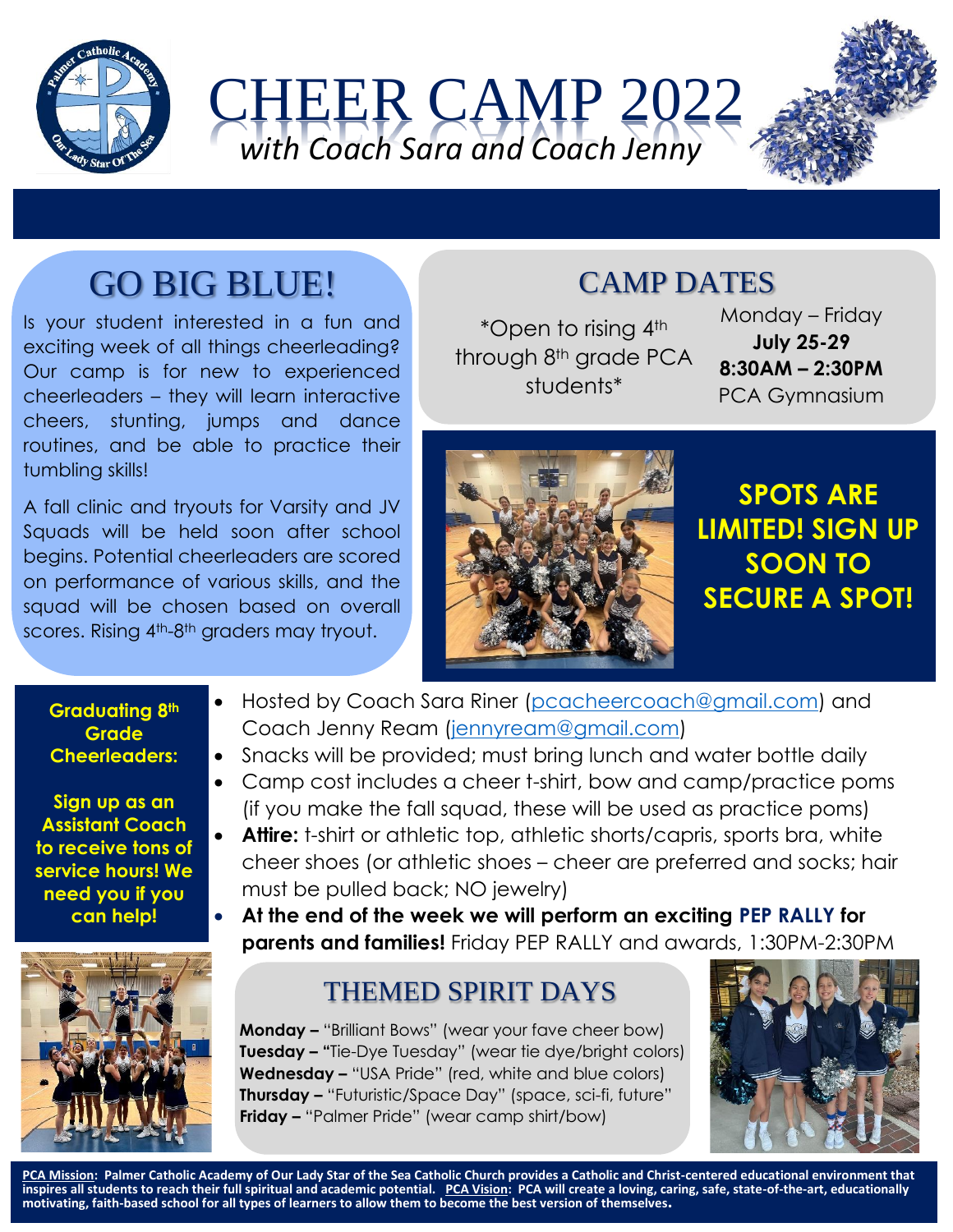

### CAMP NAME: **PCA Cheer Camp Summer 2022**

\$275 per week, per camper 2 children: \$500 3 children: \$700 4 children: \$800

 $\frac{1}{2}$  ,  $\frac{1}{2}$  ,  $\frac{1}{2}$  ,  $\frac{1}{2}$  ,  $\frac{1}{2}$  ,  $\frac{1}{2}$  ,  $\frac{1}{2}$  ,  $\frac{1}{2}$  ,  $\frac{1}{2}$  ,  $\frac{1}{2}$  ,  $\frac{1}{2}$  ,  $\frac{1}{2}$  ,  $\frac{1}{2}$  ,  $\frac{1}{2}$  ,  $\frac{1}{2}$  ,  $\frac{1}{2}$  ,  $\frac{1}{2}$  ,  $\frac{1}{2}$  ,  $\frac{1$ 

 $\frac{1}{2}$  ,  $\frac{1}{2}$  ,  $\frac{1}{2}$  ,  $\frac{1}{2}$  ,  $\frac{1}{2}$  ,  $\frac{1}{2}$  ,  $\frac{1}{2}$  ,  $\frac{1}{2}$  ,  $\frac{1}{2}$  ,  $\frac{1}{2}$  ,  $\frac{1}{2}$  ,  $\frac{1}{2}$  ,  $\frac{1}{2}$  ,  $\frac{1}{2}$  ,  $\frac{1}{2}$  ,  $\frac{1}{2}$  ,  $\frac{1}{2}$  ,  $\frac{1}{2}$  ,  $\frac{1$ 

**Campers Name(s)/Age/Rising Grade Level:** \_\_\_\_\_\_\_\_\_\_\_\_\_\_\_\_\_\_\_\_\_\_\_\_\_\_\_\_\_\_\_\_\_\_\_\_\_\_\_\_\_\_\_\_\_\_\_\_\_\_\_

**Campers Shirt Size:** Youth sizes - **YS** { } **YM** { } **YL** { } **YXL** { } Adult sizes - **AS** { } **AM** { } **AL** { } **AXL** { }

#### **Tell us about your child's past cheerleading experience:**

| Cheer experience:                                           |      |     |              |
|-------------------------------------------------------------|------|-----|--------------|
| Tumbling experience:                                        |      |     |              |
| Dance experience:                                           |      |     |              |
| Do you plan to try out for PCA Cheer this fall? (check one) | YFS. | NO. | MAYBE        |
| If you have more than one student at camp:                  | YFS  | NO) | <b>MAYBE</b> |

#### **Contact Information:**

| $E\text{-mail(s)}:\_$                                                                                                                                                                                                                |  |
|--------------------------------------------------------------------------------------------------------------------------------------------------------------------------------------------------------------------------------------|--|
|                                                                                                                                                                                                                                      |  |
| Relationship to Camper: <u>contract and the contract of the contract of the contract of the contract of the contract of the contract of the contract of the contract of the contract of the contract of the contract of the cont</u> |  |
|                                                                                                                                                                                                                                      |  |

Please list any known allergies or anything we should know about your camper(s):

#### **Please make checks payable to Palmer Catholic Academy**

 $\_$  ,  $\_$  ,  $\_$  ,  $\_$  ,  $\_$  ,  $\_$  ,  $\_$  ,  $\_$  ,  $\_$  ,  $\_$  ,  $\_$  ,  $\_$  ,  $\_$  ,  $\_$  ,  $\_$  ,  $\_$  ,  $\_$  ,  $\_$  ,  $\_$  ,  $\_$  ,  $\_$  ,  $\_$  ,  $\_$  ,  $\_$  ,  $\_$  ,  $\_$  ,  $\_$  ,  $\_$  ,  $\_$  ,  $\_$  ,  $\_$  ,  $\_$  ,  $\_$  ,  $\_$  ,  $\_$  ,  $\_$  ,  $\_$  ,  $\_$  ,  $\_$  ,  $\_$  ,  $\_$  ,  $\_$  ,  $\_$  ,  $\_$  ,  $\_$  ,  $\_$  ,  $\_$  ,  $\_$  ,  $\_$  ,  $\_$  ,  $\_$  ,  $\_$  ,  $\_$  ,  $\_$  ,  $\_$  ,  $\_$  ,  $\_$  ,  $\_$  ,  $\_$  ,  $\_$  ,  $\_$  ,  $\_$  ,  $\_$  ,  $\_$  ,  $\_$  ,  $\_$  ,  $\_$  ,  $\_$  ,  $\_$  ,  $\_$  ,  $\_$  ,  $\_$  ,  $\_$  ,  $\_$  ,  $\_$  ,  $\_$  ,  $\_$  ,  $\_$  ,  $\_$  ,  $\_$  ,  $\_$  ,  $\_$  ,  $\_$  ,  $\_$  ,  $\_$  ,  $\_$  ,  $\_$  ,  $\_$  ,  $\_$  ,  $\_$  ,  $\_$  ,  $\_$  ,  $\_$  ,  $\_$  ,  $\_$  ,  $\_$  ,  $\_$  ,  $\_$  ,  $\_$  ,  $\_$  ,  $\_$  ,  $\_$  ,  $\_$  ,  $\_$  ,  $\_$  ,  $\_$  ,  $\_$  ,  $\_$  ,  $\_$  ,  $\_$  ,  $\_$  ,

\*For Office Use Only\*

Total amount due: \$\_\_\_\_\_\_\_\_\_\_\_\_

Check #: \_\_\_\_\_\_\_\_\_\_\_\_\_\_\_\_

Date Paid:

**PCA Mission: Palmer Catholic Academy of Our Lady Star of the Sea Catholic Church provides a Catholic and Christ-centered educational environment that inspires all students to reach their full spiritual and academic potential. PCA Vision: PCA will create a loving, caring, safe, state-of-the-art, educationally motivating, faith-based school for all types of learners to allow them to become the best version of themselves.**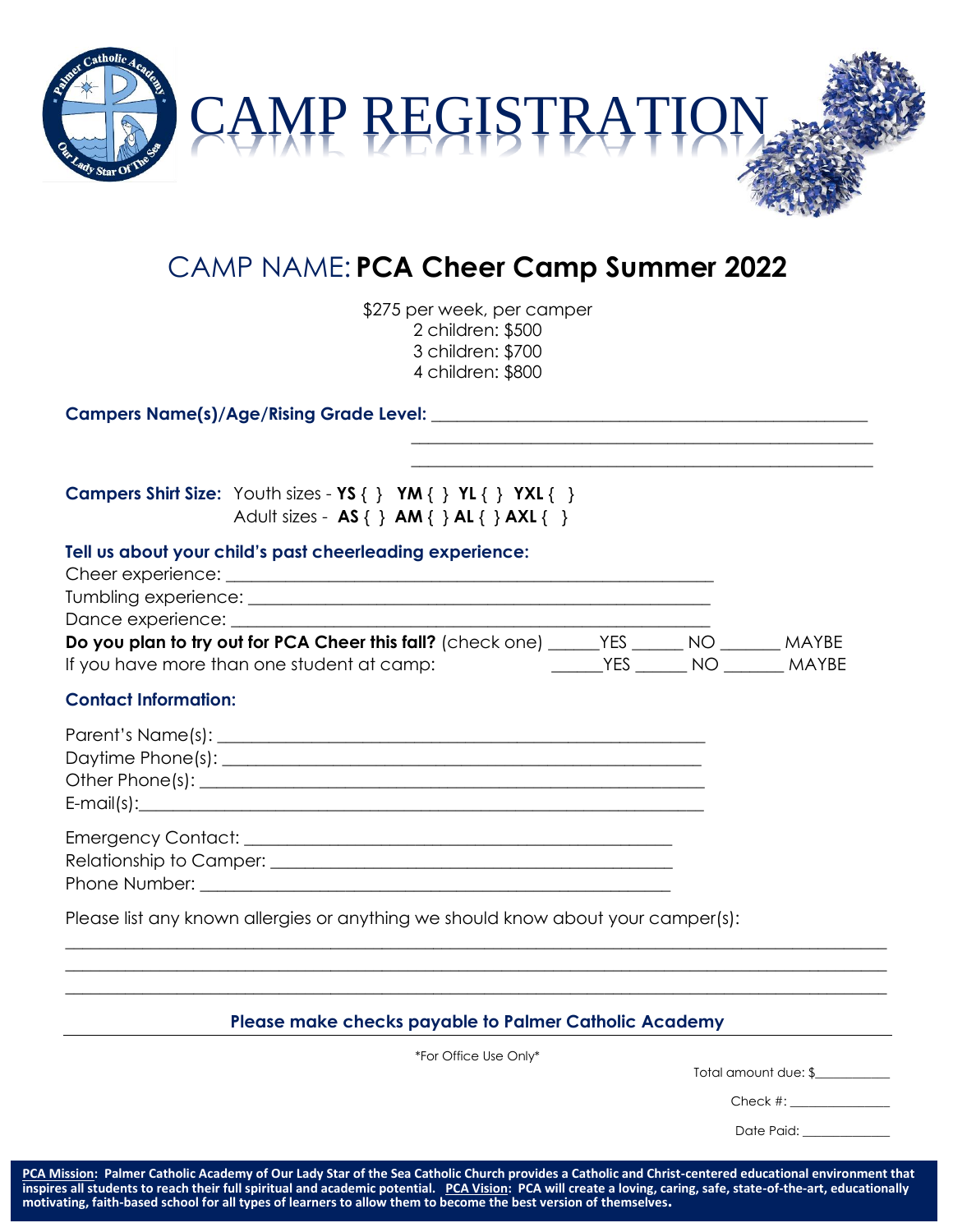#### **CATHOLIC GRADE SCHOOL SPORTS CONFERENCE** STUDENT ATHLETIC PARTICIPATION APPLICATION

This form is effective from the date indicated on the form, until the end of the current school year. This form must be on file in the School office prior to any student participating in either tryouts or appropriate athletic practice or competition.

| <b>Student's Last Name</b>                                                                                                                                                                                                                                                                                                                                                                                                                                                                                                                                                                                                                                                                                                                                                                                                                                                                                                                                                                                                          | First                                                                          | Middle Initial Application Date |        |
|-------------------------------------------------------------------------------------------------------------------------------------------------------------------------------------------------------------------------------------------------------------------------------------------------------------------------------------------------------------------------------------------------------------------------------------------------------------------------------------------------------------------------------------------------------------------------------------------------------------------------------------------------------------------------------------------------------------------------------------------------------------------------------------------------------------------------------------------------------------------------------------------------------------------------------------------------------------------------------------------------------------------------------------|--------------------------------------------------------------------------------|---------------------------------|--------|
| understanding that I have not violated any of the eligibility rules and regulations.                                                                                                                                                                                                                                                                                                                                                                                                                                                                                                                                                                                                                                                                                                                                                                                                                                                                                                                                                |                                                                                |                                 |        |
| Parent or Guardian's permission: I hereby give my consent for the above student to engage in school approved athletic activities as a representative of<br>his/her school. I agree to allow the above named student to be a passenger in a privately operated vehicle to and from athletic events. I hereby release and<br>of personal injuries and property damage resulting or occurring during transport to and from said activity.                                                                                                                                                                                                                                                                                                                                                                                                                                                                                                                                                                                              |                                                                                | <b>Signature of Student</b>     |        |
|                                                                                                                                                                                                                                                                                                                                                                                                                                                                                                                                                                                                                                                                                                                                                                                                                                                                                                                                                                                                                                     |                                                                                |                                 |        |
|                                                                                                                                                                                                                                                                                                                                                                                                                                                                                                                                                                                                                                                                                                                                                                                                                                                                                                                                                                                                                                     |                                                                                |                                 | Tel. # |
| The patient and others, whose signatures appear below, do hereby consent to any and all medical, dental and surgical treatments including anesthesia and<br>operations, which may be deemed advisable by his/her physicians and surgeons as a result of his/her participation in athletic activities. The intention hereof<br>being to grant authority to administer and to perform all and singularly any examinations, treatments, anesthetics, operations and diagnostic procedures<br>which may now or during the course of the patient's care be deemed advisable and necessary. This form will be used only in case of emergencies and after<br>every reasonable effort is made to contact parents/guardians prior to admitting the patient for necessary treatment. Consent is also given for release of<br>information for insurance purposes, and I submit authorization for responsible third party to pay directly to the treating hospital, insurance benefits due me for<br>services rendered                          | MEDICAL RELEASE: SIGN THIS SECTION ONLY IN THE PRESENCE OF YOUR NOTARY PUBLIC. |                                 |        |
| HIPPA Consent/Authorization: I hereby authorize the physicians, athletic trainers, sports medicine staff and other health-care personnel representing<br>Jacksonville Orthopedic Institute to release information regarding my student athlete's protected health information and regarding any injury or illness during<br>training for and participation in athletics at __________________________________School. This information is only to be used for the betterment of the student athlete<br>and can only be shared with a coach, athletic director, or school official in connection with participation in interscholastic sports. This protected health<br>information may concern the student athlete's medical status, medical condition, injuries, prognosis, diagnosis, athletic participation status, and related<br>personally identifiable health information. This protected information may be released to other health care providers, hospital and/or medical athlete's<br>participation in School athletics. |                                                                                |                                 |        |
| <b>SIGNATURES</b> (both required):                                                                                                                                                                                                                                                                                                                                                                                                                                                                                                                                                                                                                                                                                                                                                                                                                                                                                                                                                                                                  | Parent or Guardian                                                             |                                 |        |

Address (if different)

Family Physician

Emergency Tel.

STATE OF FLORIDA, COUNTY OF

before me personally appeared

To me well known and known to me to be the person described in and who executed this foregoing instrument, and acknowledged to and before me that executed said instrument for the purposes therein expressed.

| Notary Public, State of Florida at Large                                                                                                                                                                                                                                                                                                                                                                                                                                                                      | Date                                         | (Seal) |
|---------------------------------------------------------------------------------------------------------------------------------------------------------------------------------------------------------------------------------------------------------------------------------------------------------------------------------------------------------------------------------------------------------------------------------------------------------------------------------------------------------------|----------------------------------------------|--------|
| but not limited to sprains, fractures, brain damage, paralysis or even death, by participating in the sport of<br>Notwithstanding such warnings, and with full knowledge and understanding of the risk of serious injury to our/my child named above which may result, we/l<br>give our/my consent to entropy and the sport of the sport of the sport of the sport of the sport of the sport of the sport of the sport of the sport of the sport of the sport of the sport of the sport of the sport of the s | <b>ACKNOWLEDGEMENT OF WARNING BY PARENTS</b> |        |
| Witnesses Management and the contract of the contract of the contract of the contract of the contract of the contract of the contract of the contract of the contract of the contract of the contract of the contract of the c                                                                                                                                                                                                                                                                                | Signature of Parent/Guardian                 |        |
|                                                                                                                                                                                                                                                                                                                                                                                                                                                                                                               | Date                                         |        |
| Physical exam forms must be on file with the school before tryouts/practice.<br>A.                                                                                                                                                                                                                                                                                                                                                                                                                            |                                              |        |
| B. Medical history on reverse side must be completed by parent or guardian.                                                                                                                                                                                                                                                                                                                                                                                                                                   |                                              |        |
| Revised 4/08                                                                                                                                                                                                                                                                                                                                                                                                                                                                                                  |                                              |        |